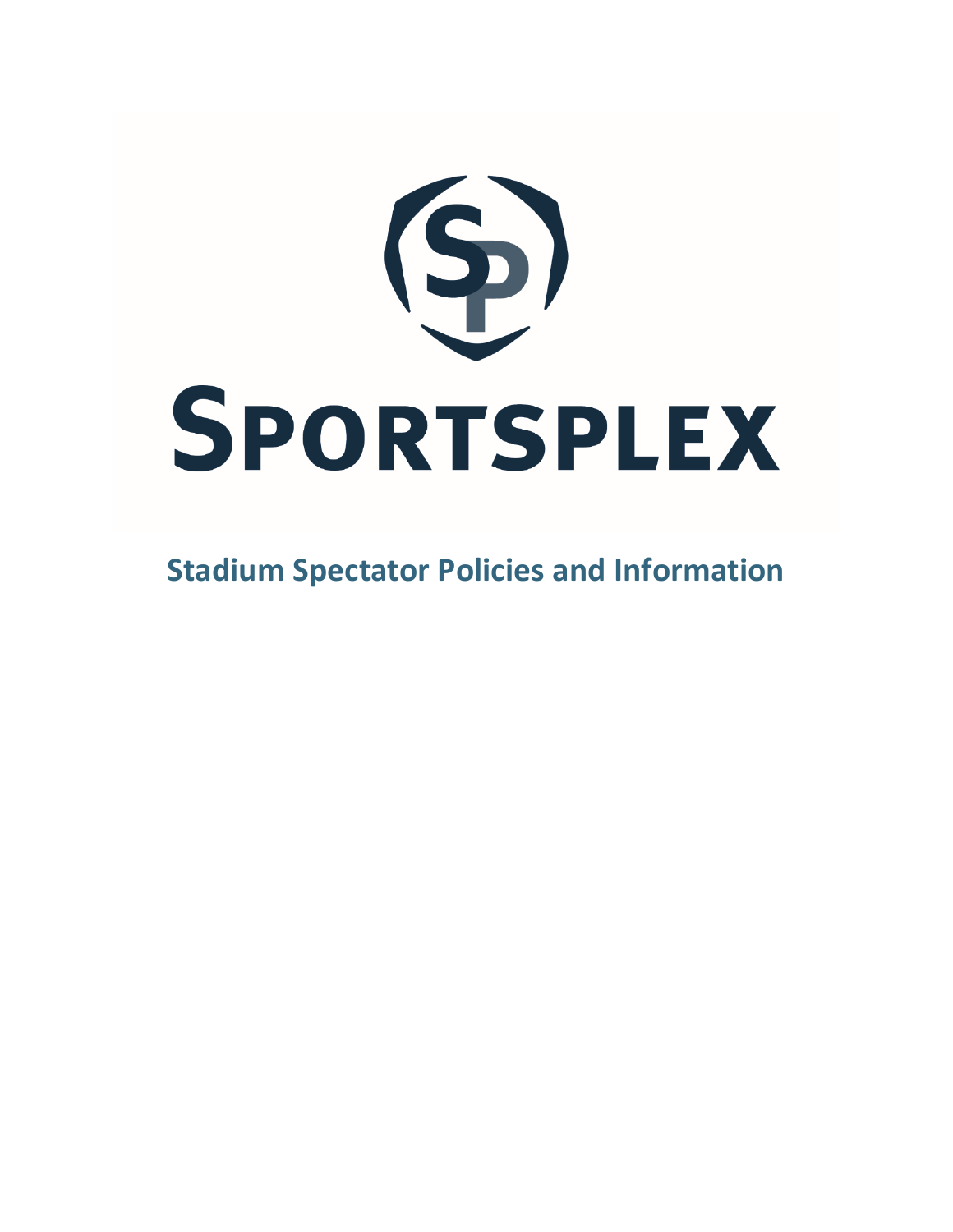# **Alcohol Policy**

Fans who consume alcohol are encouraged to drink responsibly. Tailgating at the Sportsplex will not be allowed. Patrons who attempt to bring their own alcohol into the stadium or who are obviously intoxicated will not be admitted into the stadium. All alcohol sales require a picture ID as proof of age. In North Carolina, there are four acceptable forms of identification that can be used to buy alcoholic beverages: current driver's license from any state in the United States, current U.S. military identification card, current North Carolina identification card or current official passport issued by any nation. You must be at least 21-years-old to purchase alcohol. Only two beers will be sold at any one purchase per person. Sales may be discontinued prior to the completion of the event at the discretion of Sportsplex Management.

### **Banners, Signs and Flags**

The Sportsplex supports and encourages the fan experience. To provide a positive experience for all patrons, banners, signs and flags must adhere to the following guidelines:

- Banners, signs and flags must be no larger than 24" x 24" and have an event-related message.
- Banners, signs and flags may not contain any commercial messages, logos or political endorsements.
- Banners, signs and flags may not contain any offensive or obscene language.
- Banners, signs and flags that contain graphic depictions must be in good taste and contain no depictions that would offend or embarrass other patrons.
- Banners, signs and flags may not obstruct the view of others.
- Banners, signs and flags may not be attached to poles or sticks.
- Banners, signs and flags may not be affixed, in any form, to the stadium.
- Patrons will be limited to one banner, sign or flag, per person.
- Sportsplex Management reserves the right to remove any banners, signs and flags that are not in compliance with this policy or which, in their judgement, may be offensive to others.

# **Camera Policy**

Small still cameras are permitted in the stadium. Video cameras are not permitted. Tripods or any other similar equipment that could be a tripping hazard are also not allowed.

# **Children**

The Sportsplex welcomes fans of all ages. Ticketing requirements will be set-forth by organizations reserving the facility.

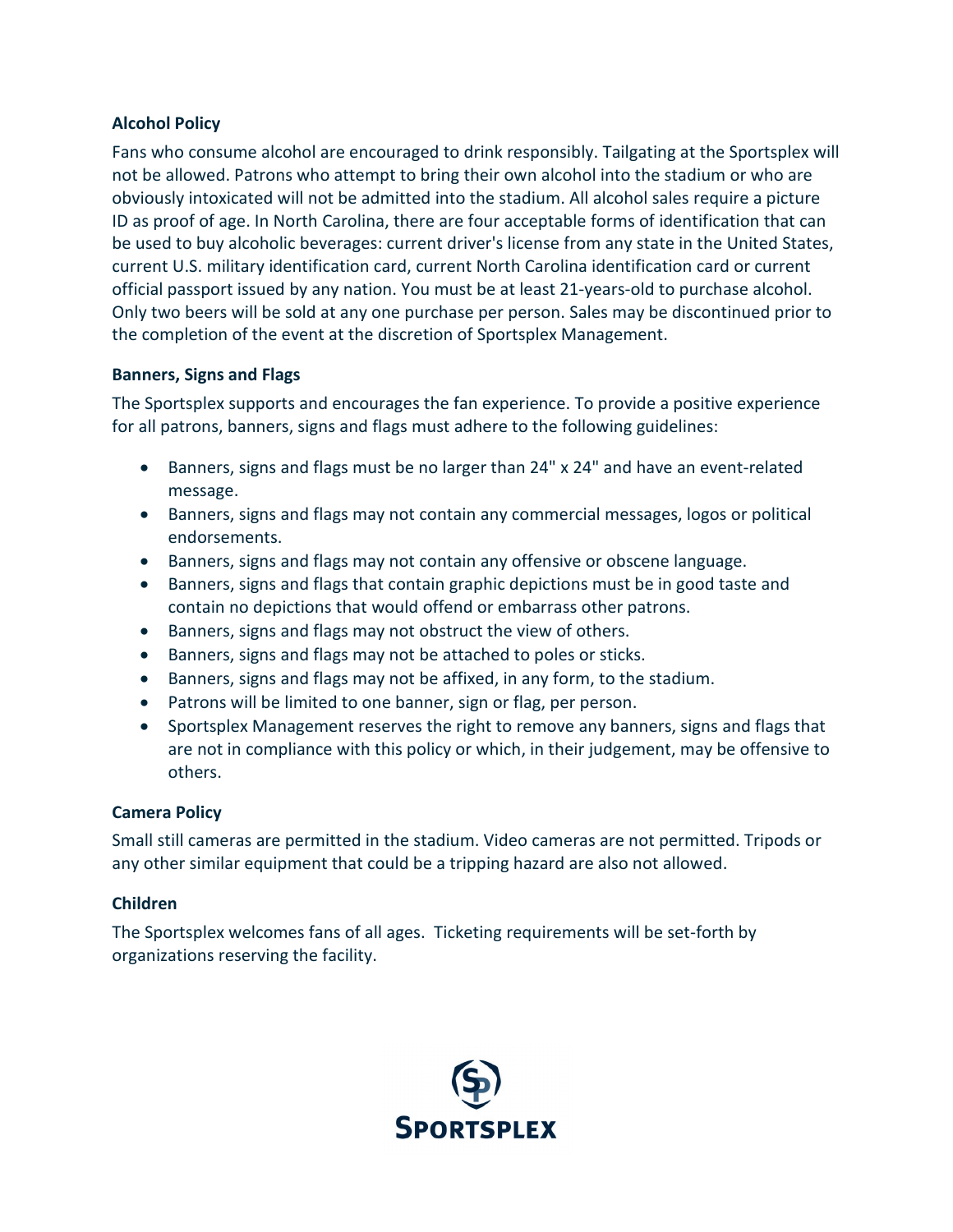#### **Evacuation Procedure**

If it should become necessary to evacuate the stadium for any reason, a message will be played over the public-address system informing fans to move to the nearest exit. Event patrons should proceed calmly but quickly to the exits – being patient and courteous of those around. Gameday staff and officials will provide additional information in case it becomes necessary to re-route away from the closest exit for some reason. Once outside the stadium, all patrons should continue to move away from the building towards their vehicles to ensure proper space for everyone to get safely away from the structure.

Event patrons should listen for further instructions over the public-address system.

# **Fan Code of Conduct Policy**

The goal of the Sportsplex is to promote a high-energy environment to lend support to the teams utilizing the facility, while maintaining a wholesome, family-oriented atmosphere. This policy defines certain acts or types of behavior that are unacceptable. Irresponsible conduct will not be tolerated at the Sportsplex. Unruly patrons will be subject to ejection, arrest and possible loss of ticket privileges. The following actions will not be tolerated at the Sportsplex.

- Re-Entry
- Illegal, unruly or disruptive behavior.
- Possession and/or concealing a firearm, explosives or other weapons.
- Possession of illegal drugs.
- Fighting, taunting or any action that may harm or endanger others.
- Harassing or threatening other patrons, stadium staff, players or game officials.
- Intoxication or other signs of alcohol and drug impairment that result in irresponsible behavior.
- Abusive/vulgar language, profanity or obscene actions or gestures.
- Nudity including the removal of shirts, blouses and other items of apparel that other may find offensive.
- Committing sexual acts or exhibiting lewd behavior.
- Tobacco The Sportsplex is Tobacco and smoke-free. This includes cigarettes, electronic cigarettes, cigars, cigarillos, pipes and smokeless tobacco.
- Throwing objects, including beach balls, in the stands or onto the field.
- Entering the sideline area or playing field.
- Videotaping/audio recording of game.
- Any other acts Sportsplex Management deems unconducive to other patrons or participants.

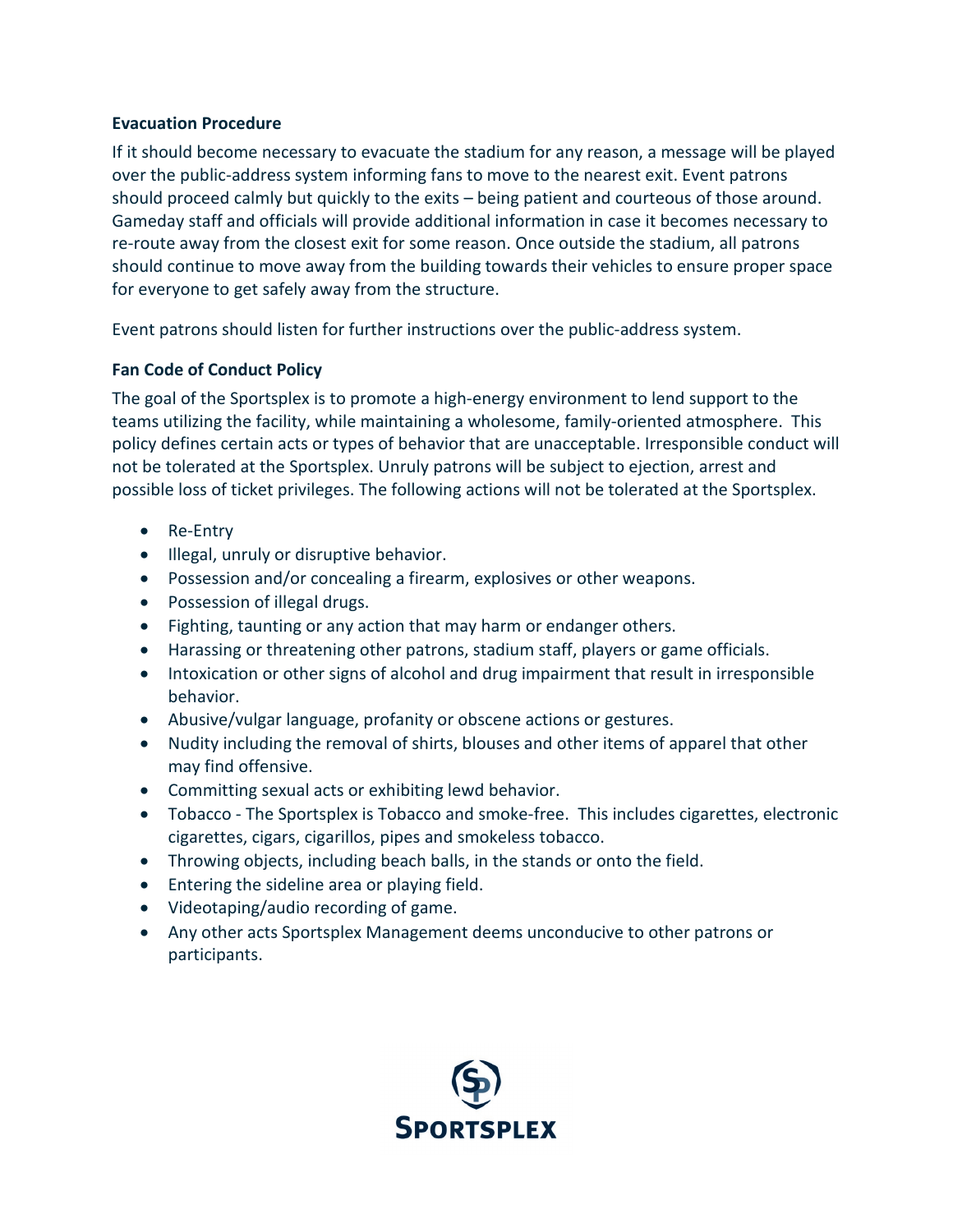### **Magnetometers/Wanding Screening**

All persons, items and packages are subject to search and metal detection. Sportsplex Management reserves the right to prohibit any items.

#### **Prohibited Items**

To ensure that all fans have a safe and enjoyable visit the following items are not permitted in the stadium:

- Alcoholic beverages
- All balls, including footballs of any size
- Bicycles
- Backpacks of any kind and all bags larger than 14"x14" (all bags are subject to search)
- Ice bags
- Poles/Sticks for flags or signs
- Signs/Banners/Flags larger than 24"x24"
- Baby seats
- Balloons
- Coolers or containers, including cans and bottles
- Explosives, fireworks, smoke bombs and sparklers
- Folding chairs
- Food and beverages
- All artificial noise makers including; horns, bells, and whistles
- Illegal substances
- Laptops
- Laser pointers
- Pets, except service animals assisting those with disabilities
- Selfie Sticks
- Drones
- Strollers
- Umbrellas
- Video equipment, including Go Pro's
- Weapons of any kind and size, including guns, knives, scissors and those carried with a permit
- Any other items Sportsplex Management deems unconducive to other patrons or participants.

Prohibited items that are discovered during security inspections at the stadium entrances must be either returned to the owner's vehicle or discarded. Unlawful items that are discovered during security inspections are subject to confiscation, and the person in possession of those items may be denied entrance into the stadium and is subject to arrest. Any prohibited item discovered inside the stadium is subject to confiscation.